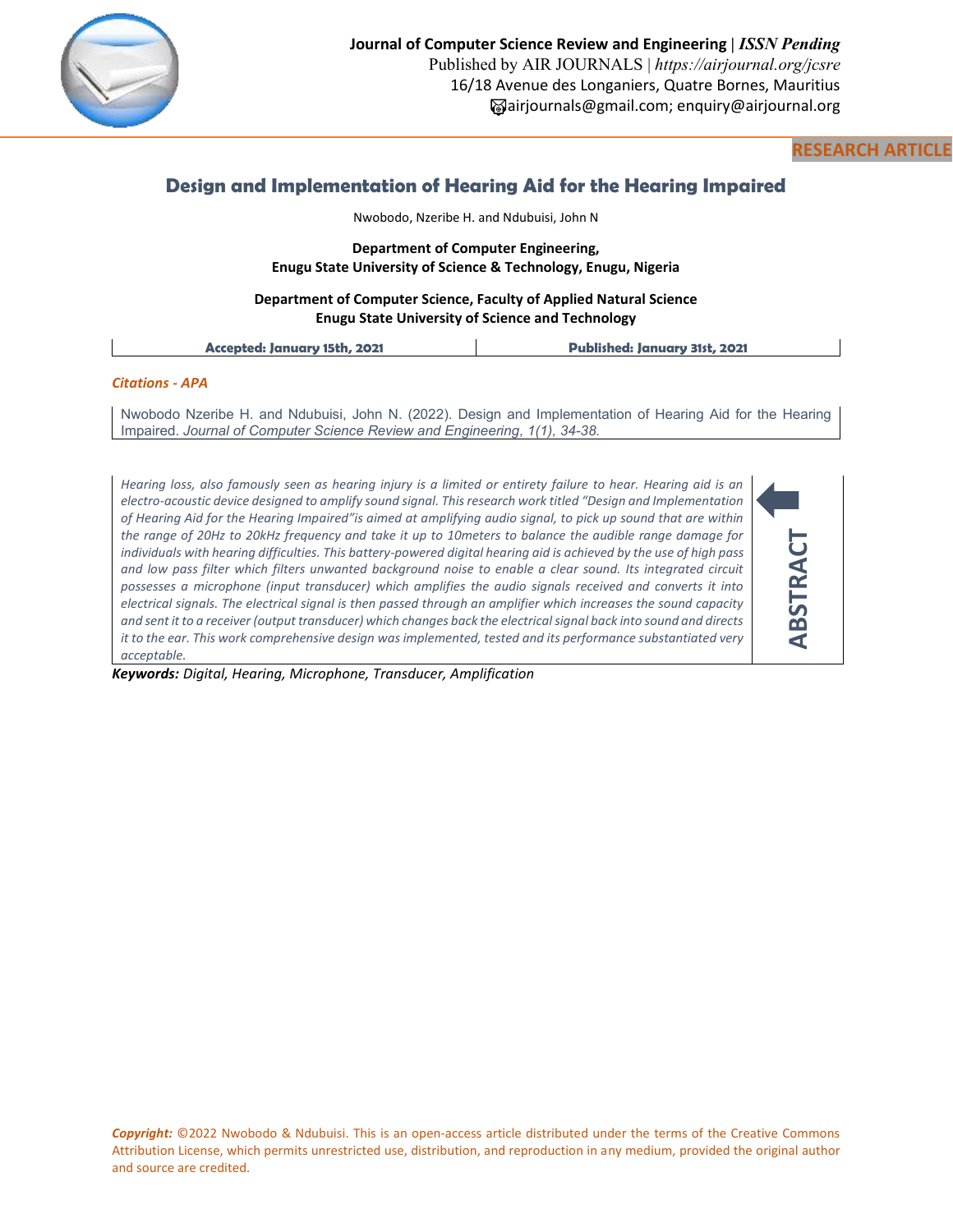## **Journal of Computer Science Review and Engineering | JCSRE Vol. 1, No. 1 | January, 2022 | pp. 34-38**

### **1. Introduction**

5.3 percent of earth's population suffers from hearing loss and noise is one of the major causes of hearing loss. The human auditory system can generally perceive sounds within the frequency range of 20 Hz and 20 kHz hence the frequency range between 100Hz and 6 kHz contains most information of human voice. The receptiveness of hearing requires sufficient functioning of auditory portion along with proficient ear, however humanoid deafness and hearing loss most commonly occur due to damages in the ear. Hearing loss is usually referred to people who have relative insensitivity to sound in the speech frequency range (Bauer, 2000).

Hearing loss can be defined by the degree and configuration of the loss in hearing. The degree categories include the normal range (0 to 24dB), the mild loss (25 to 45 dB), the moderate loss (46 to 65 dB), severe loss (66 to 85 dB), and profound loss (greater than 86 dB) (Berger, 1997).

However, the three types of hearing losses arethe Sensory Neural Loss, Conductive Loss and Mixed Hearing Loss.Patients suffering from sensory neural loss have some kind of damage to the auditory nerve. Some of the auditory nerves do not properly resonate with their designated frequencies and are not able to send short pulses to the brain. In conductive loss, the middle ear gets damaged and does not receive sound signals appropriately (Goldstein, et al., 2003). The mixed hearing loss is as a result of both conductive and sensory neural loss. The Sensory neural loss could be treated by using hearing aids, which magnifies the sound signals or cochlear implants to stimulate the nerve cells directly (Miller, et al, 1975); Magotra, 2000). The nerve cells convert them to pulses which are then decoded by the brain. In case of conductive loss if the middle ear is not totally damaged hearing aid device would help by amplification of the signal in band of interest. Figure 1 below shows the depictive diagram of the types of hearing loss (Ritwik , 2016).



**Figure 1: Types of Hearing Loss**

The constructed device can improve the quality of sound for people with hearing loss. The circuit is an integrated circuit which amplifies all the signals picked by the condenser microphone and converts them back into sound and sent to the ear. It is a battery-powered electronic device that can amplify sound for people with hearing loss. The amplification function of the hearing aid is made possible with a microphone-input transducer which picks up sound and converts it into electrical signals, an amplifier which increases the volume or the sound, a receiver-output transducer which changes the electrical signal back into sound and sends it to the ear. The hearing aid is an electronic device that makes sounds louder and helps to offset hearing loss.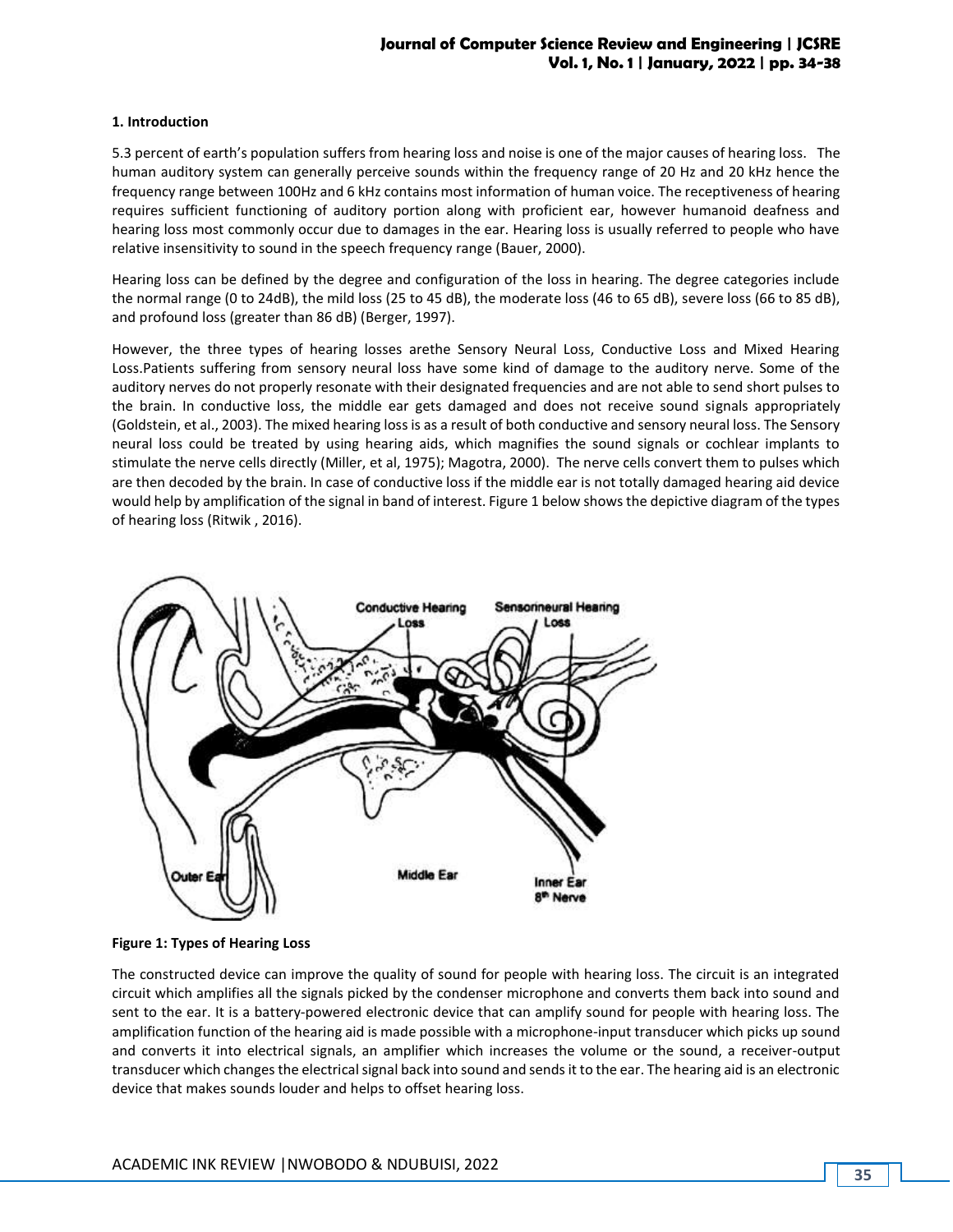## **Block Diagram of the Design**

The block and circuit diagram of the hearing device is as shown in figure 2 and figure 3 respectively. It is made up of the power supply (DC9V), input transducer (microphone), pre-amplifier, amplifier and the output transducer (earphone).



**Figure 2: Block Diagram of a Hearing Aid**

The 9 volt battery was used for the power supply. The condenser microphone picks up sounds and sends to preamplifier for provision for channel into the amplifier section for additional amplification. The pre-amplifier amplifies the signal, controls its volume, and perhaps changes its input impedance. The pre-amplification was designed using an NPN transistor BC547 along with some capacitors and resistors. In the circuit diagram shown in figure 3, transistor Q1 and its associated components form the audio signal pre-amplifier stage.The audio signal is converted into corresponding electrical signals. Resistor R1 biases the internal circuit of the low-voltage condenser microphone for proper operation. The audio output from the pre-amplifier stage is fed to the input of the amplifier circuit via capacitor C3 and volume control V1. The output transducer changes the enhanced signals back into sound waves that the brain can properly perceive. The electrical signals are converted into acoustical output signals or sound waves and are directed into the ear canal. The loudspeaker (LS1) is a 32 ohm earphone which served as the output transducer.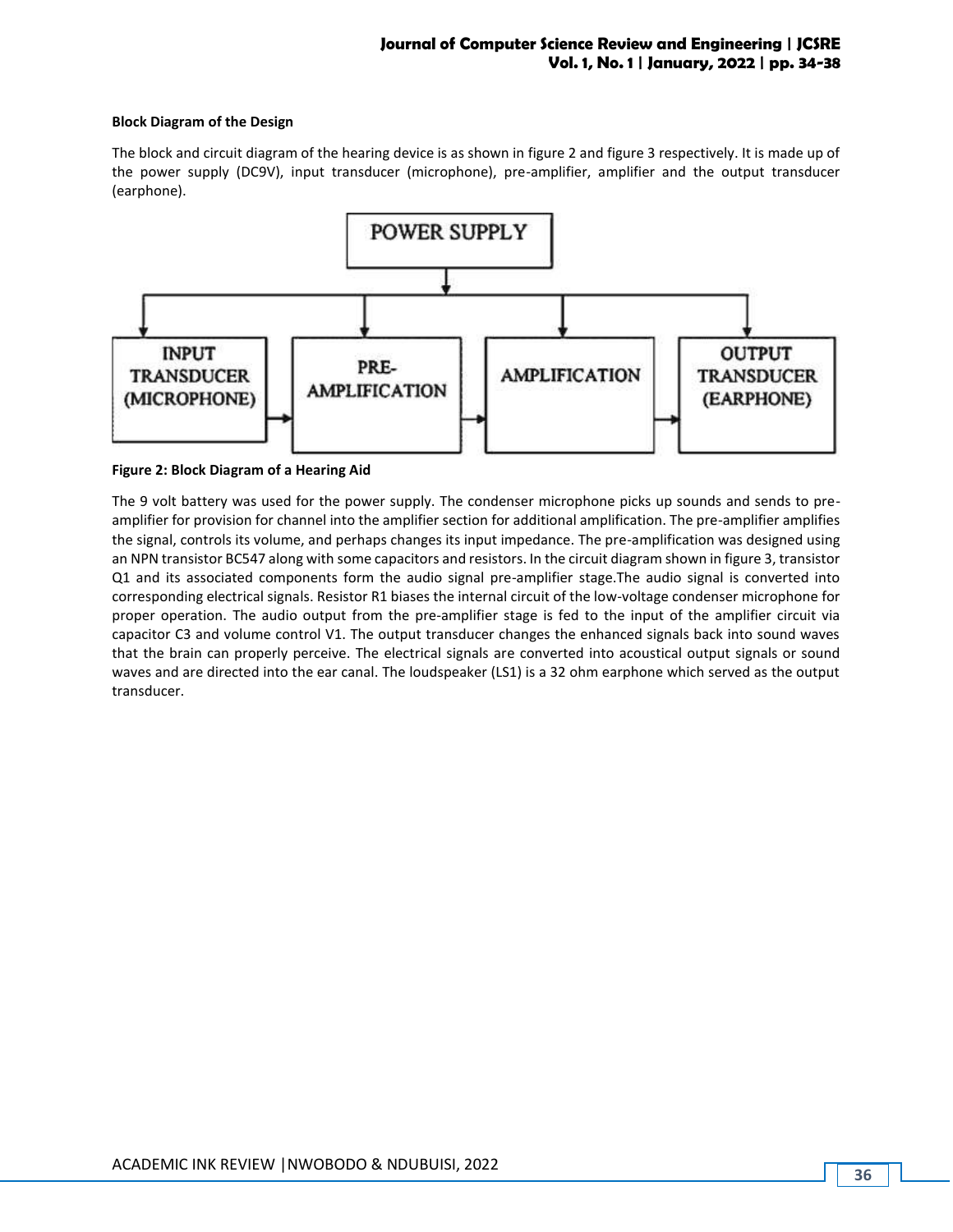

### **Figure 3: Circuit diagram of Hearing aid**

### **System Testing and Integration**

After the design and implementation phase, the system built has to be tested for durability, efficiency, and effectiveness and ascertain that the design is working properly. The system was first assembled using a breadboard. All components were properly inserted into the breadboard from where some tests were carried out at various stages.

To ensure proper functioning of components, the components were tested using a digital millimeter. Resistors were tested to ensure that they were within the tolerance value. Faulty resistors were discarded. The BC547 transistors were also tested, the resulting output was 5.02V which is just a deviation of 0.20v from the expected result of 5.00v. The LED was tested to ensure that they were all working properly.

#### **Result**

The results obtained from the various test performed show that the system units and the system as a whole work effectively and efficiently as amplified sound was produced by the output transducer (earphone). However, a noisy output is produced when the hearing aid is close to an electrical wave signal and when close to noisy environment. This is because the diaphragm of the microphone is very sensitive to noise and to electrical waves.

#### **Conclusion**

The Hearing Aid designed and constructed is for amplifying sound that will be audible for easy hearing, most especially for the impaired people. It also filters background noise and increases speech signal from afar like a distance of 20KHZ to be heard clearly.